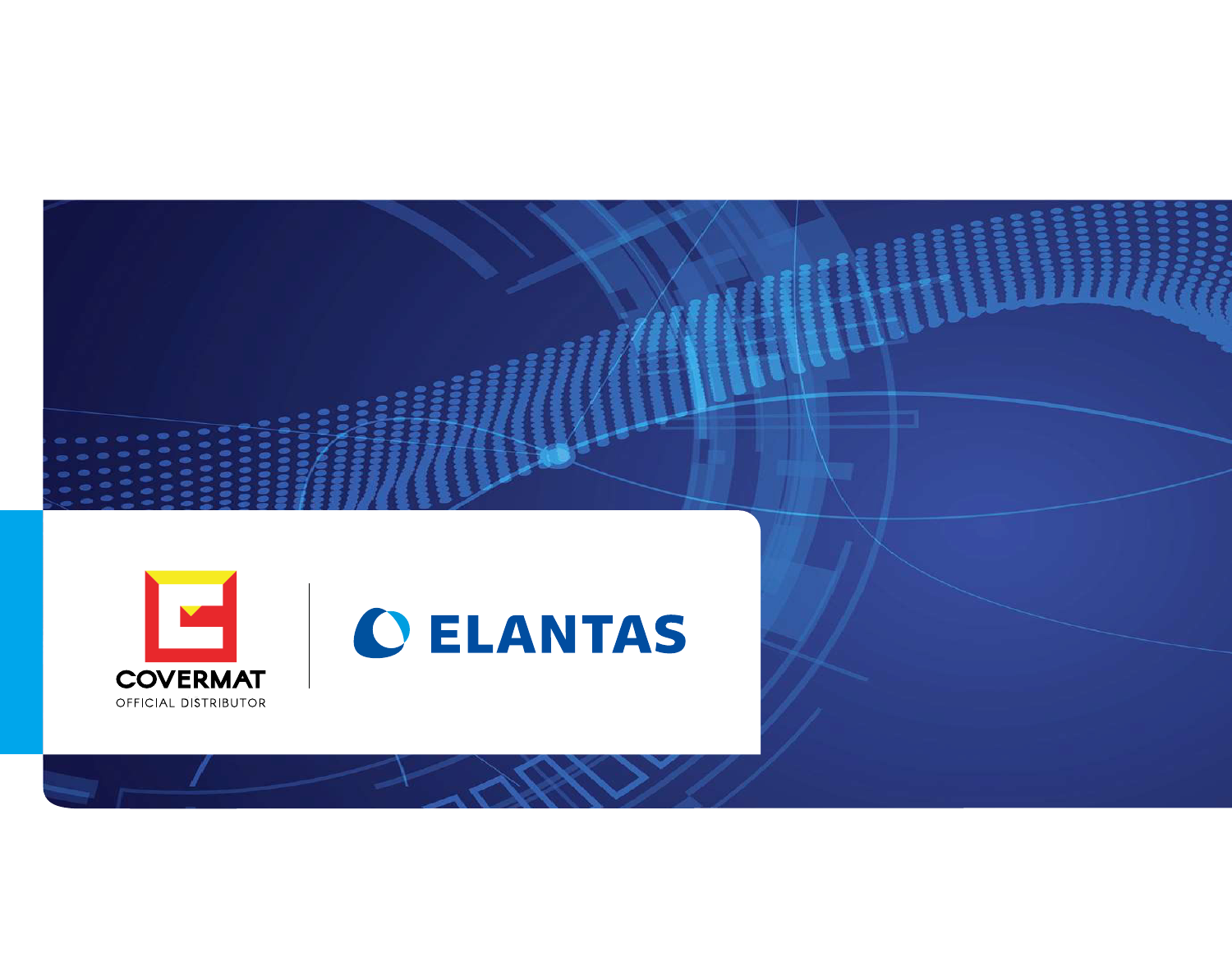# Product used in EV Battery Thermal Application

|                    |                                                                                  |                      | <b>Product used in EV Battery Thermal Application</b> |                                |                                        |
|--------------------|----------------------------------------------------------------------------------|----------------------|-------------------------------------------------------|--------------------------------|----------------------------------------|
|                    | <b>Product Name</b>                                                              | <b>TC</b><br>(W/m.k) | <b>Hardness</b>                                       | <b>Thickness</b><br>Range (mm) | <b>Comment</b>                         |
| <b>Thermal Pad</b> | ELAN-Flex <sup>®</sup> TC<br>Thermal<br><b>Conductive Pad</b><br><b>R-Series</b> | $1.0 - 3.0$          | <b>Shore A 10-60</b>                                  | $0.3 - 12$                     | High strength<br>mechanical properties |
| <b>Thermal Pad</b> | ELAN-Flex <sup>®</sup> TC<br>Thermal<br><b>Conductive Pad</b><br><b>Series</b>   | $1.0 - 2.0$          | Shore OO 10-35                                        | $0.5 - 10$                     | Ultra soft, one side<br>tacky          |
| <b>Thermal Pad</b> | <b>ELAN-Flex® TC</b><br><b>Thermal</b><br><b>Conductive Pad</b><br>S-Series      | 1.5                  | Shore OO 20                                           | $1.0 - 10$                     | Ultra soft, one side<br>tacky          |
| <b>Thermal Gel</b> | ELAN-Bond® TF<br><b>Series</b>                                                   | $1.2 - 3.5$          | Shore OO 40-50                                        |                                | Two-Part dispensable                   |
|                    |                                                                                  |                      |                                                       | LAN-Bond MYXXX C ELANTAL       |                                        |





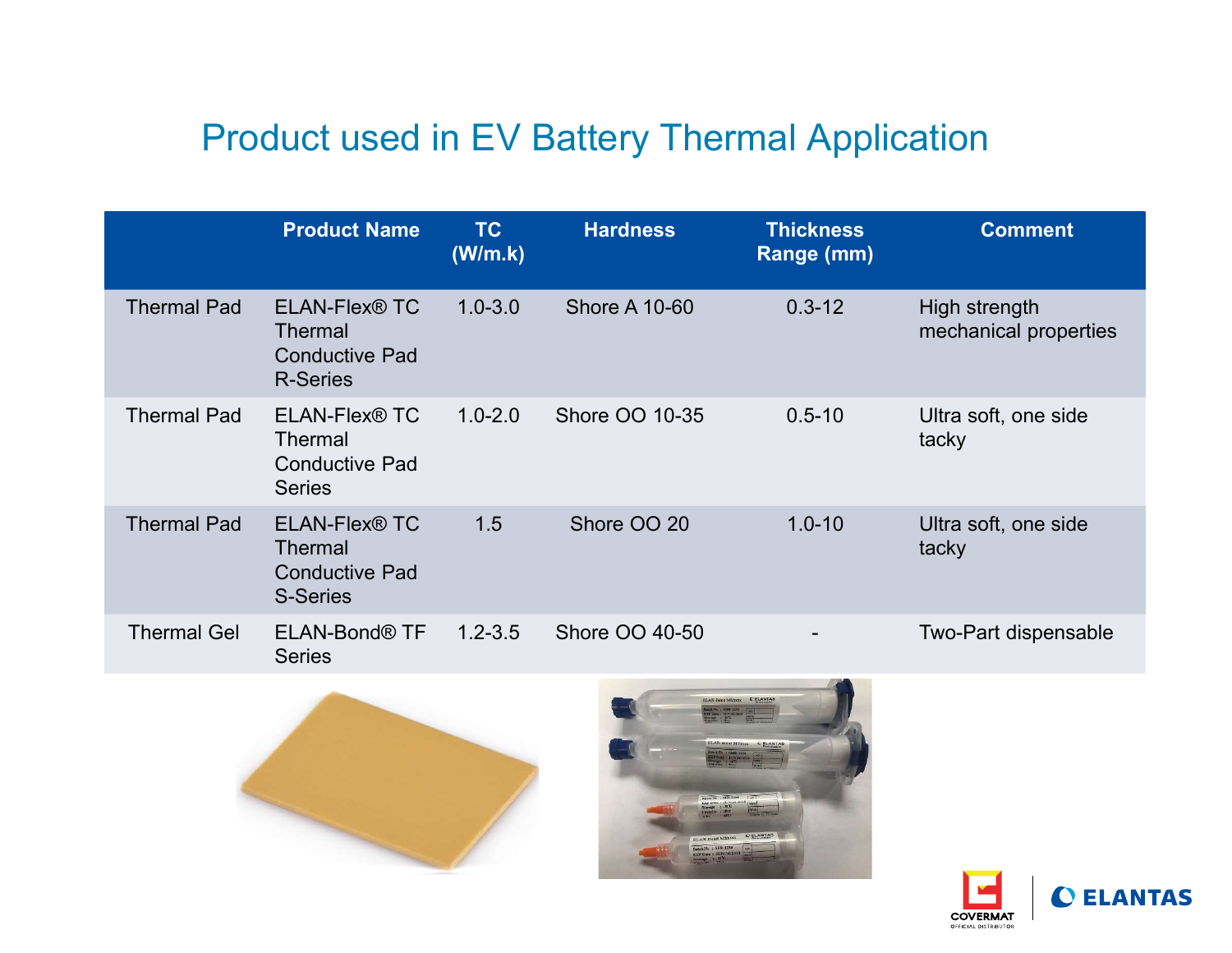# ELAN-Flex® TC Thermal Conductive Pad R-Series

|                                |                                           |                                                                                                                                                                                                                               |                      |               | <b>ELAN-Flex® TC Thermal Conductive Pad R-Series</b>                   |                                                                     |                                                                          |
|--------------------------------|-------------------------------------------|-------------------------------------------------------------------------------------------------------------------------------------------------------------------------------------------------------------------------------|----------------------|---------------|------------------------------------------------------------------------|---------------------------------------------------------------------|--------------------------------------------------------------------------|
| <b>Product</b><br><b>Model</b> | <b>Color</b>                              | <b>Thickness</b><br>(mm)                                                                                                                                                                                                      | <b>Hardness</b>      | TC<br>(W/m.k) | <b>Continuous</b><br><b>Use</b><br><b>Temperature</b><br>$(^{\circ}C)$ | <b>Flame</b><br><b>Rating</b>                                       | <b>Thermal</b><br><b>Resistance</b><br>$(^{\circ}C$ -in <sup>2</sup> /W) |
| <b>TCP120R</b><br>$-T10/H10$   | Light<br>Yellow                           | 1,0                                                                                                                                                                                                                           | Shore A<br>$10 - 15$ | 1.2           | -40 to 200                                                             | <b>UL 94 V0</b>                                                     | 1.47                                                                     |
| <b>TCP200R</b><br>$-T10/H50$   | Gray                                      | 1.0                                                                                                                                                                                                                           | Shore A<br>45-55     | 2.0           | -40 to 200                                                             | <b>UL 94 V0</b>                                                     | 0.4                                                                      |
| <b>TCP300R</b><br>$-T10/H55$   | Light<br><b>Blue</b>                      | 1.0                                                                                                                                                                                                                           | Shore A<br>50-60     | 3.0           | -40 to 150                                                             | <b>UL 94 V0</b>                                                     | 2.82                                                                     |
| $\bullet$<br>$\bullet$         | • High strength<br><b>High elasticity</b> | <b>Silicon Resin &amp; Ceramics Filler</b><br><b>Distinctive Properties</b><br>Low compression application<br>Double side in natural inherent tack<br><b>Excellent electrical isolation</b><br>Superior temperature endurance |                      |               | Cover<br><b>Battery Cell</b>                                           | <b>Bottom Plate</b><br><b>Isolation Plate</b><br><b>Front Plate</b> | <b>Cell Contacting System</b><br><b>Side Plate</b>                       |

- 
- 
- 
- 
- 
- 



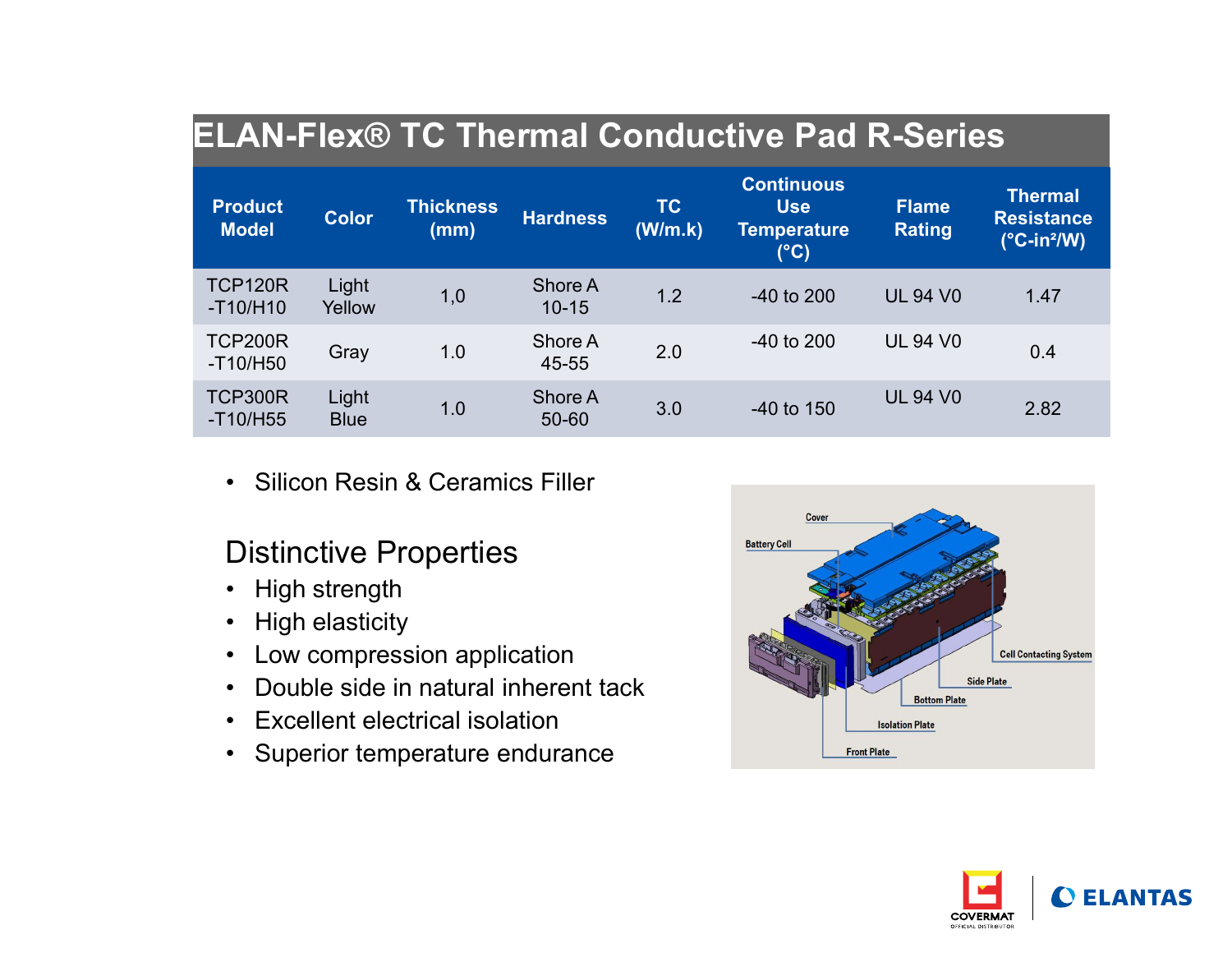| <b>Product</b><br><b>Model</b>                               | <b>Color</b>                     | <b>Thickness</b><br>(mm)                                                                                                                                                                                                                              | <b>Hardness</b> | <b>TC</b><br>(W/m.k) | <b>ELAN-Flex® TC Thermal Conductive Pad</b><br><b>Continuous</b><br><b>Use</b><br><b>Temperature</b><br>$(^{\circ}C)$ | <b>Flame</b><br><b>Rating</b> | <b>Thermal</b><br><b>Resistance</b><br>$(^{\circ}C$ -in <sup>2</sup> /W) |
|--------------------------------------------------------------|----------------------------------|-------------------------------------------------------------------------------------------------------------------------------------------------------------------------------------------------------------------------------------------------------|-----------------|----------------------|-----------------------------------------------------------------------------------------------------------------------|-------------------------------|--------------------------------------------------------------------------|
| <b>TCP100-</b><br>T10/H10                                    | <b>Brown</b><br>$Red +$<br>White | 1.0                                                                                                                                                                                                                                                   | Shore OO<br>10  | 1.0                  | $-40$ to 150                                                                                                          | <b>UL 94 V0</b>               | 1.9                                                                      |
| $\bullet$<br>$\bullet$<br>to $50%$<br>$\bullet$<br>$\bullet$ | in die-cut                       | Silicon Resin & Fiberglass<br><b>Distinctive Properties</b><br>Ultra soft with exception compressibility<br>Single side in natural tack<br>Fiberglass reinforced without deforming<br><b>Excellent electrical isolation</b><br>Cut-through resistance |                 |                      |                                                                                                                       |                               |                                                                          |

- to 50%
- 
- in die-cut vertility<br>
• Silicon Resin & Fiberglass<br>
Distinctive Properties<br>
• Ultra soft with exception compressibility<br>
to 50%<br>
• Single side in natural tack<br>
• Fiberglass reinforced without deforming<br>
in die-cut<br>
• Excellent electr
- 
- 



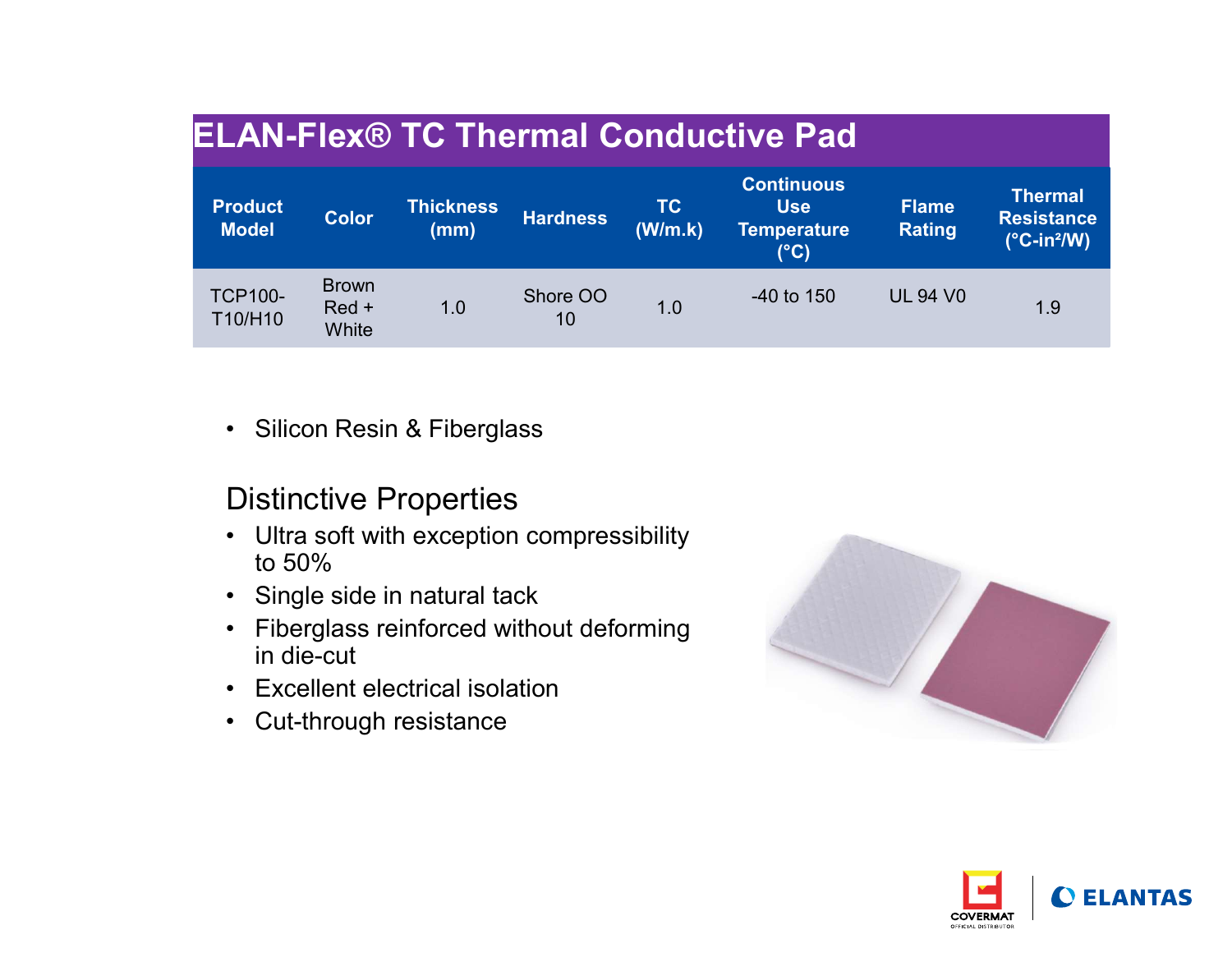| <b>Product</b>                |                             | <b>Thickness</b>                            |                                            | <b>TC</b> | <b>ELAN-Flex® TC Thermal Conductive Pad S- Series</b><br><b>Continuous Use</b> | <b>Flame</b>           |
|-------------------------------|-----------------------------|---------------------------------------------|--------------------------------------------|-----------|--------------------------------------------------------------------------------|------------------------|
| <b>Model</b>                  | <b>Color</b>                | (mm)                                        | <b>Hardness</b>                            | (W/m.k)   | Temperature (°C)                                                               | <b>Rating</b>          |
| <b>TCP150S-</b><br>T15/H35    | <b>Light Pink</b>           | 1.5                                         | Shore OO<br>35                             | 1.5       | -40 to 150                                                                     | <b>UL 94 V0</b>        |
|                               |                             | • Silical Gel, Ceramic Filler & Fiberglass  |                                            |           |                                                                                |                        |
|                               |                             |                                             |                                            |           |                                                                                | <b>TCP150S-T15/H35</b> |
|                               |                             |                                             |                                            |           |                                                                                |                        |
| <b>Distinctive Properties</b> |                             | • Ultra soft with excellent compressibility |                                            |           |                                                                                |                        |
| • Single side in natural tack |                             |                                             |                                            |           | <u> Anglick Anglick Anglick</u>                                                |                        |
| in die-cut                    |                             | • Fiberglass reinforced without deforming   |                                            |           |                                                                                |                        |
|                               |                             |                                             | • Close contact with electronic components |           |                                                                                | <b>TCP150S-T15/H35</b> |
|                               |                             | • Effectively reducing the thermal          |                                            |           |                                                                                |                        |
| • High electrical insulation  | resistance of the interface |                                             |                                            |           |                                                                                |                        |

- 
- 
- in die-cut
- 
- resistance of the interface
- 
- 





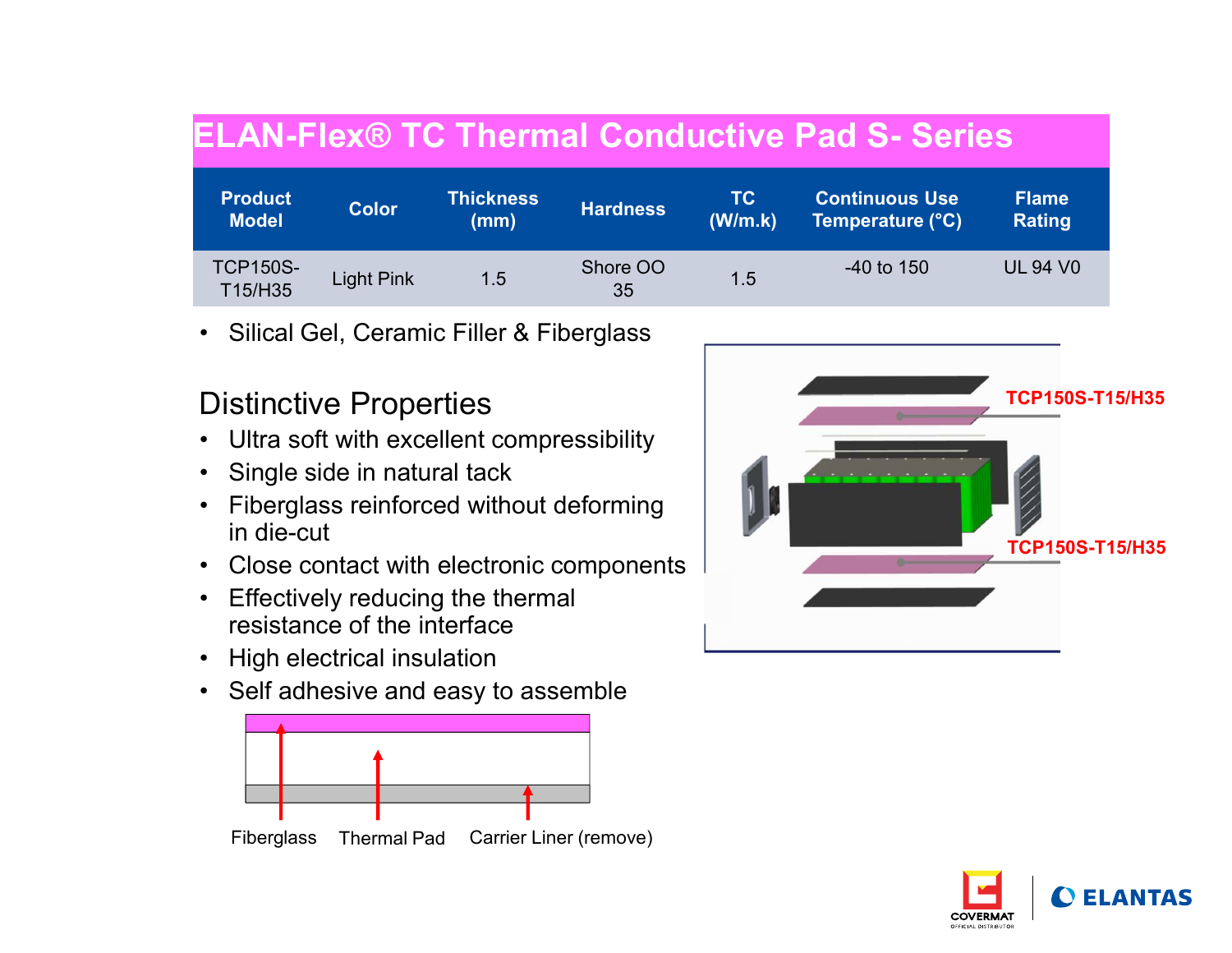# The Different Among 3 Types of Thermal Pad The Different Among 3 Types of<br>
1. TCP (Normal type)<br>
• Material: silicon resin + fiberglass<br>
• Ultra-soft<br>
• Single side tack Fhe Different Among 3 Types of Therma<br>1. TCP (Normal type)<br>• Material: silicon resin + fiberglass<br>• Ultra-soft<br>• Single side tack<br>• Good electrical insulation The Different Among 3 Types of T<br>
1. TCP (Normal type)<br>• Material: silicon resin + fiberglass<br>• Ultra-soft<br>• Single side tack<br>• Good electrical insulation<br>• Hardness – soft The Different Among 3 Types of T<br>
1. TCP (Normal type)<br>
• Material: silicon resin + fiberglass<br>
• Ultra-soft<br>
• Single side tack<br>
• Good electrical insulation<br>
• Hardness – soft<br>
• Used in between **battery pack and battery** The Different Among 3 Types of The<br>1. TCP (Normal type)<br>• Material: silicon resin + fiberglass<br>• Ultra-soft<br>• Single side tack<br>• Good electrical insulation<br>• Hardness – soft<br>• Used in between **battery pack and battery casi** The Different Among 3 Types of Thermal<br>
1. TCP (Normal type)<br>
• Material: silicon resin + fiberglass<br>
• Ultra-soft<br>
• Single side tack<br>
• Good electrical insulation<br>
• Hardness – soft<br>
• Used in between **battery pack and b** Fhe Different Among 3 Types of Thermal Pad<br>1. TCP (Normal type)<br>• Material: silicon resin + fiberglass<br>• Ultra-soft<br>• Single side tack<br>• Good electrical insulation<br>• Hardness – soft<br>• Used in between **battery pack and batt** The Different Among 3 Types of<br>
1. TCP (Normal type)<br>
• Material: silicon resin + fiberglass<br>
• Ultra-soft<br>
• Good electrical insulation<br>
• Hardness – soft<br>
• Used in between **battery pack and battery c**<br>
2. TCP R-series<br> Fhe Different Among 3 Types of Therm<br>
1. TCP (Normal type)<br>
• Material: silicon resin + fiberglass<br>
• Ultra-soft<br>
• Single side tack<br>
• Good electrical insulation<br>
• Hardness – soft<br>
• Used in between **battery pack and bat** The Different Among 3 Types of T<br>
1. TCP (Normal type)<br>
• Material: silicon resin + fiberglass<br>
• Ultra-soft<br>
• Good electrical insulation<br>
• Hardness – soft<br>
• Used in between **battery pack and battery ca**<br>
2. TCP R-serie

- 
- 
- 
- 
- 
- 
- 
- 
- 
- 
- 
- 
- Fhe Different Among 3 Types of Thermal Pad<br>1. TCP (Normal type)<br>• Material: silicon resin + fiberglass<br>• Ultra-soft<br>• Single side tack<br>• Good electrical insulation<br>• Hardness soft<br>• Used in between battery pack and batte 1. TCP (Normal type)<br>
• Material: silicon resin + fiberglass<br>
• Ultra-soft<br>
• Good electrical insulation<br>
• Hardness – soft<br>
• Used in between **battery pack and battery casing**<br>
2. TCP R-series<br>
• Material: silicon resin + 1. TCP (Normal type)<br>
• Material: silicon resin + fiberglass<br>
• Ultra-soft<br>
• Single side tack<br>
• Good electrical insulation<br>
• Hardness – soft<br>
• Used in between battery pack and battery casing<br>
2. TCP R-series<br>
• Materia between soft cell battery and heatsink • Single side tack<br>
• Good electrical insulation<br>
• Hardness – soft<br>
• Used in between **battery pack and battery c**<br>
2. TCP R-series<br>
• Material: silicon resin + ceramics<br>
• Double side tack<br>
• Better Electrical insulatio • Good electrical insulation<br>• Hardness – soft<br>• Used in between **battery pack and battery casing**<br>2. TCP R-series<br>• Material: silicon resin + ceramics<br>• Double side tack<br>• Better Electrical insulation – higher than TCP an • Hardness – soft<br>
• Used in between **battery pack and battery ca**<br>
2. TCP R-series<br>
• Material: silicon resin + ceramics<br>
• Double side tack<br>
• Better Electrical insulation – higher than TCP and<br>
• Hardness – slightly har • Used in between **battery pack and battery ca**<br>
2. TCP R-series<br>
• Material: silicon resin + ceramics<br>
• Double side tack<br>
• Better Electrical insulation – higher than TCP and<br>
• Hardness – slightly hard than TCP and S-se 1992 TCP R-series<br>
• Material: silicon resin + ceramics<br>
• Double side tack<br>
• Better Electrical insulation – higher than TCP and S-series<br>
• Hardness – slightly hard than TCP and S-series<br>
• Used in between **soft cell bat** 2. TCP R-series<br>
• Material: silicon resin + ceramics<br>
• Double side tack<br>
• Better Electrical insulation – higher than TCP and S-series<br>
• Hardness – slightly hard than TCP and S-series<br>
• Used in between **soft cell batte** • Material: silicon resin + ceramics<br>
• Double side tack<br>
• Better Electrical insulation – higher than TCP and S-series<br>
• Hardness – slightly hard than TCP and S-series<br>
• Used in between **soft cell battery and soft cell**
- 
- 
- 
- 
- 
- 
- 

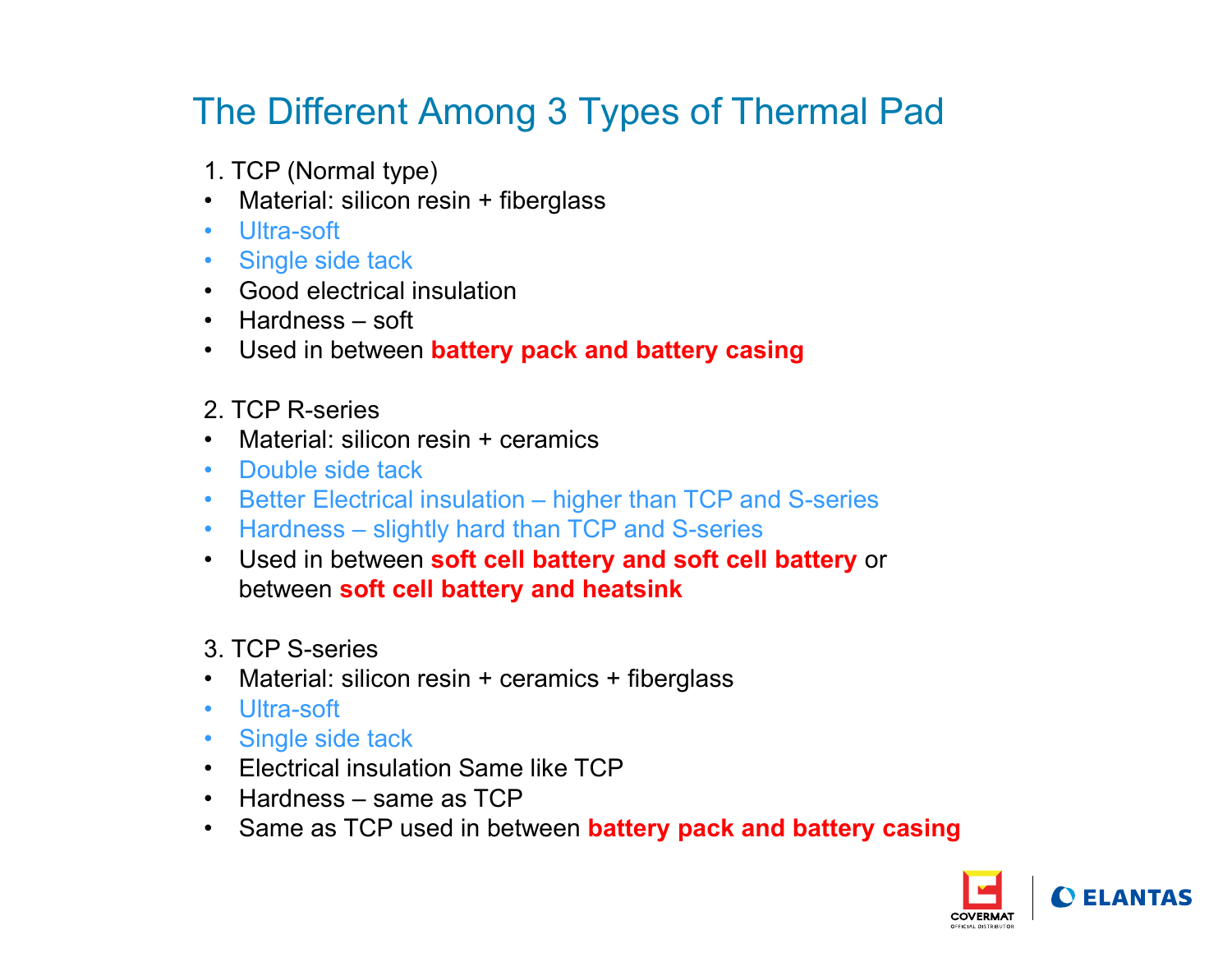|              | <b>ELAN-Bond® TF Series</b><br><b>Product Model</b>                                                                                                | <b>Color</b> | <b>Viscosity</b><br>(cps)                                                                      | <b>Hardness</b> | TC<br>(W/m.k)                                                                      | <b>Continuous</b><br><b>Use</b><br><b>Temperature</b><br>$(^{\circ}C)$ | <b>Flame</b><br><b>Rating</b> |
|--------------|----------------------------------------------------------------------------------------------------------------------------------------------------|--------------|------------------------------------------------------------------------------------------------|-----------------|------------------------------------------------------------------------------------|------------------------------------------------------------------------|-------------------------------|
| <b>TF150</b> | Part A                                                                                                                                             | White        | 30000                                                                                          | Shore OO        | 1.5                                                                                | -40 to 200                                                             | <b>UL 94 V0</b>               |
|              | Part B                                                                                                                                             | Khaki        | 30000                                                                                          | 50              |                                                                                    |                                                                        |                               |
| <b>TF200</b> | Part A                                                                                                                                             | White        | 350000                                                                                         | Shore OO        |                                                                                    | -40 to 200                                                             |                               |
|              | Part B                                                                                                                                             | Gray         | 400000                                                                                         | 50              | 2.0                                                                                |                                                                        | <b>UL 94 V0</b>               |
| temperature  | Liquid Gap Filling Material<br>2 component with mix ratio 1: 1<br><b>Ceramic Filled Silicone Elastomer</b>                                         |              | Cured at room temperature or elevated<br>Replace grease or potting compounds                   |                 | <b>Terminal</b><br><b>Adhesive / Sealant</b><br>Cover<br><b>Adhesive / Sealant</b> | $\Theta$<br>$\oplus$                                                   |                               |
| $\bullet$    | <b>Distinctive Properties</b><br>Easy dispensing<br>stress applications<br>Excellent low and high temperature<br>mechanical and chemical stability |              | Thixotropic nature makes it easy to dispense<br>Ultra-conforming, designed for fragile and low |                 | <b>Lead Plate</b><br><b>Adhesive</b>                                               |                                                                        |                               |

- 
- 
- 
- temperature
- 

- 
- 
- Ultra-conforming, designed for fragile and low<br>stress applications
- Excellent low and high temperature<br>mechanical and chemical stability



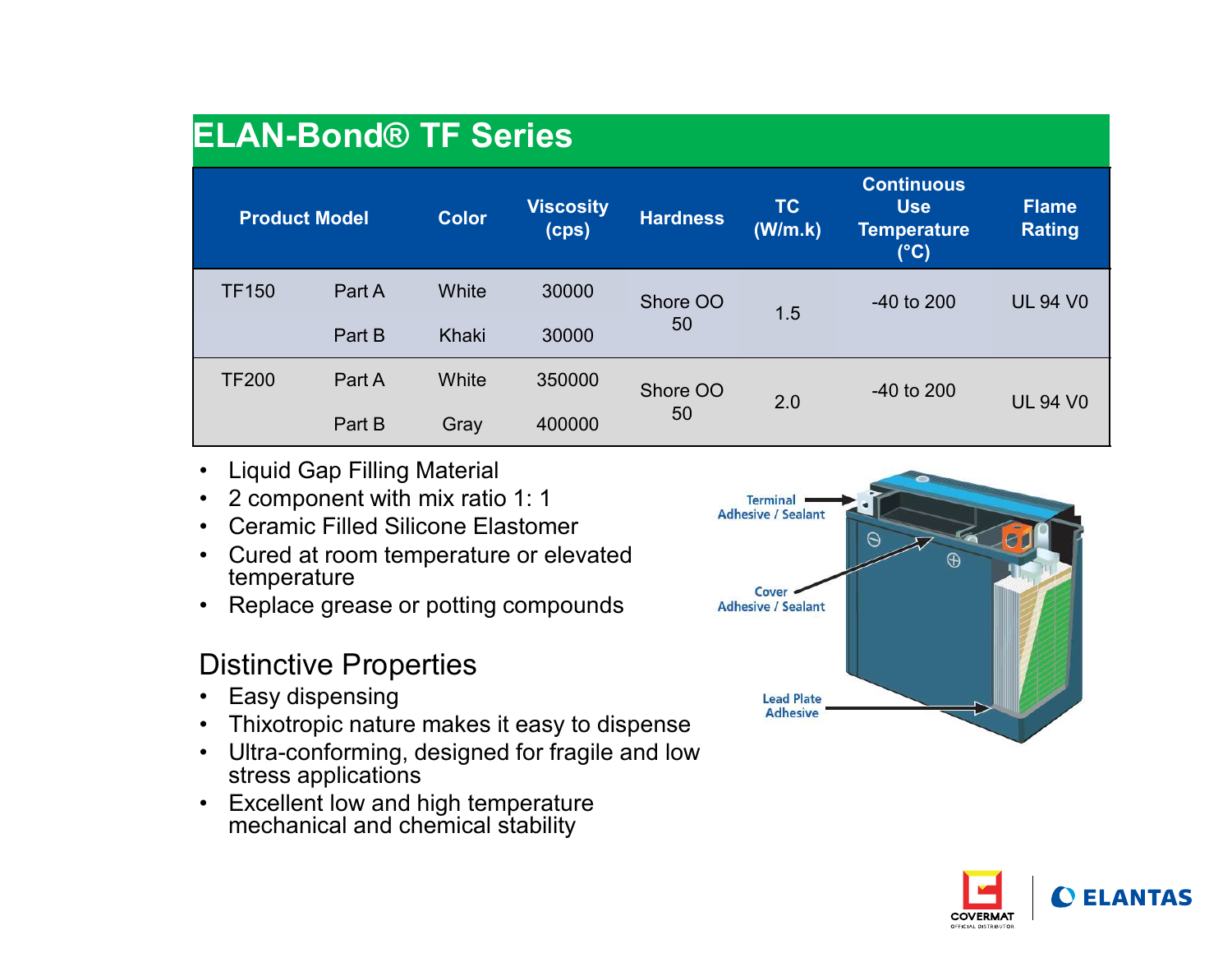# ELANTAS TM Materials for Air Cooled Battery





#### Cooling Fans

# TCP100 / TCP150S

Thermal conductive pads conduct heat from the battery pack to the aluminum housing allowing the heat to get to ambient air, wile also proving electrical isolation from battery pack to housing



Air cooling in conjunction with Thermal Interface Materials can effectively dissipate heat of the battery pack

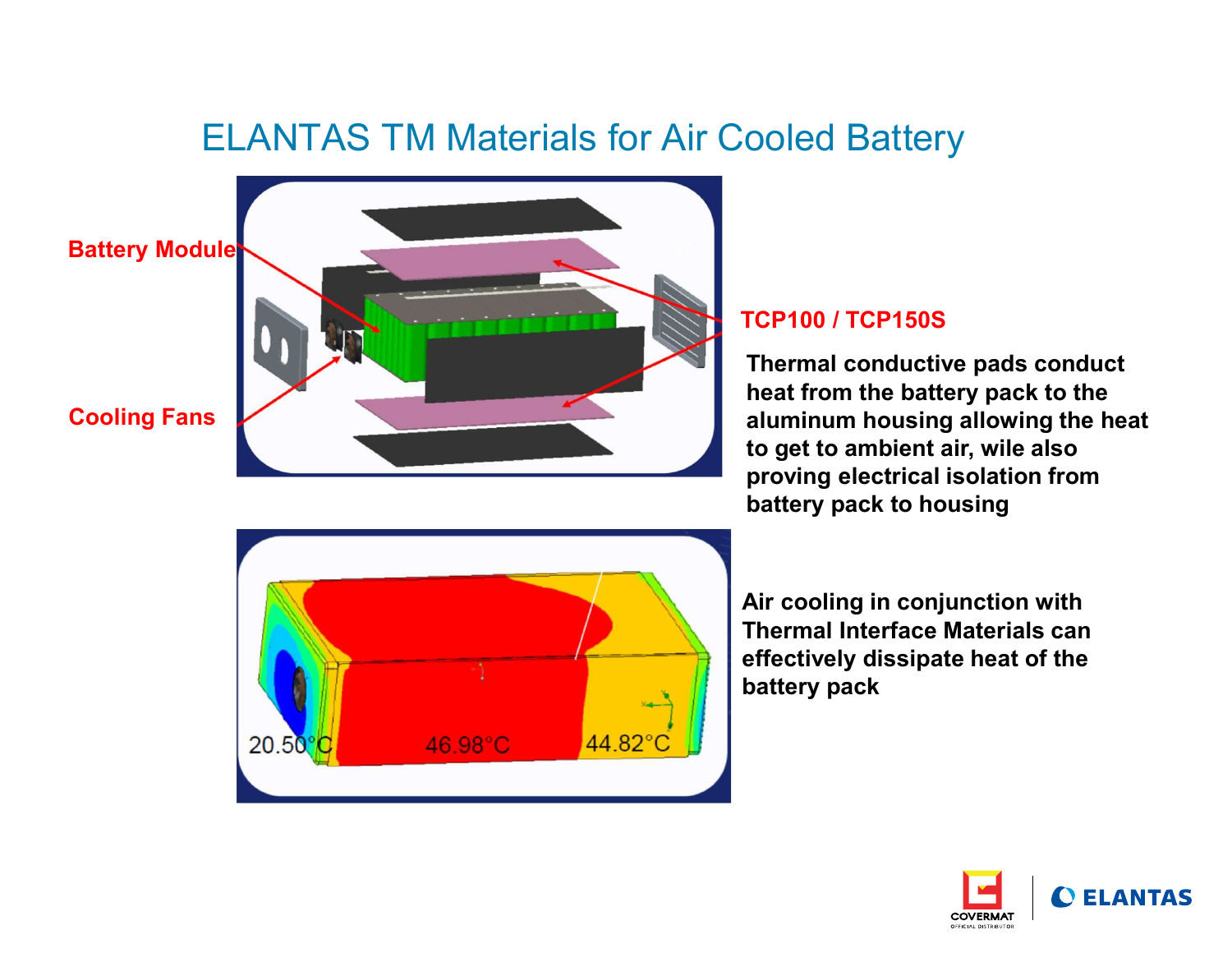# ELANTAS TM Materials for Liquid Cooled Battery



Heat is conducted from the battery cells to liquid cooling pipe through the thermal conductive pad, them to ambient via a heat exchanger.

The thermal conductive pad fills the voids creating a continuous thermal path between the cell and cooling pipe. Besides creating a heat path, thermal conductive pads electrically isolates the cells, plus absorbs shock and vibe during operation in the vehicle.

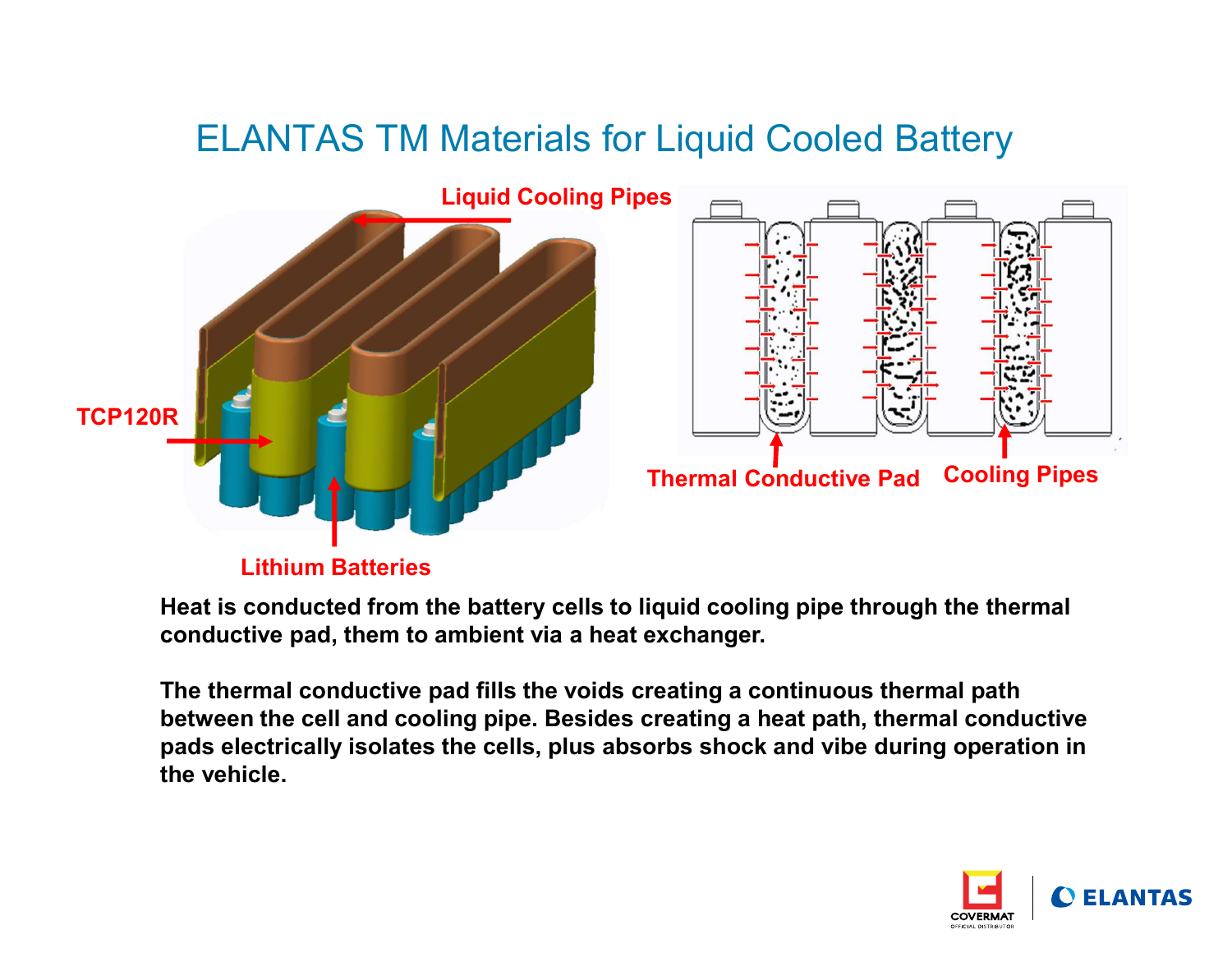# ELANTAS TM Materials for Soft Cell Battery



ELAN-BOND TF Series

The thermal interface materials creates a path, for the heat generated by the cell pouch, to the heat transfer plate. TCP R-Series or Dispensable TF Series not only provide good thermal performance but they also provide excellent dampening to absorb shock and vibe.

TCP Series is an option where electrical isolation is a concern or a rugged construction is preferred